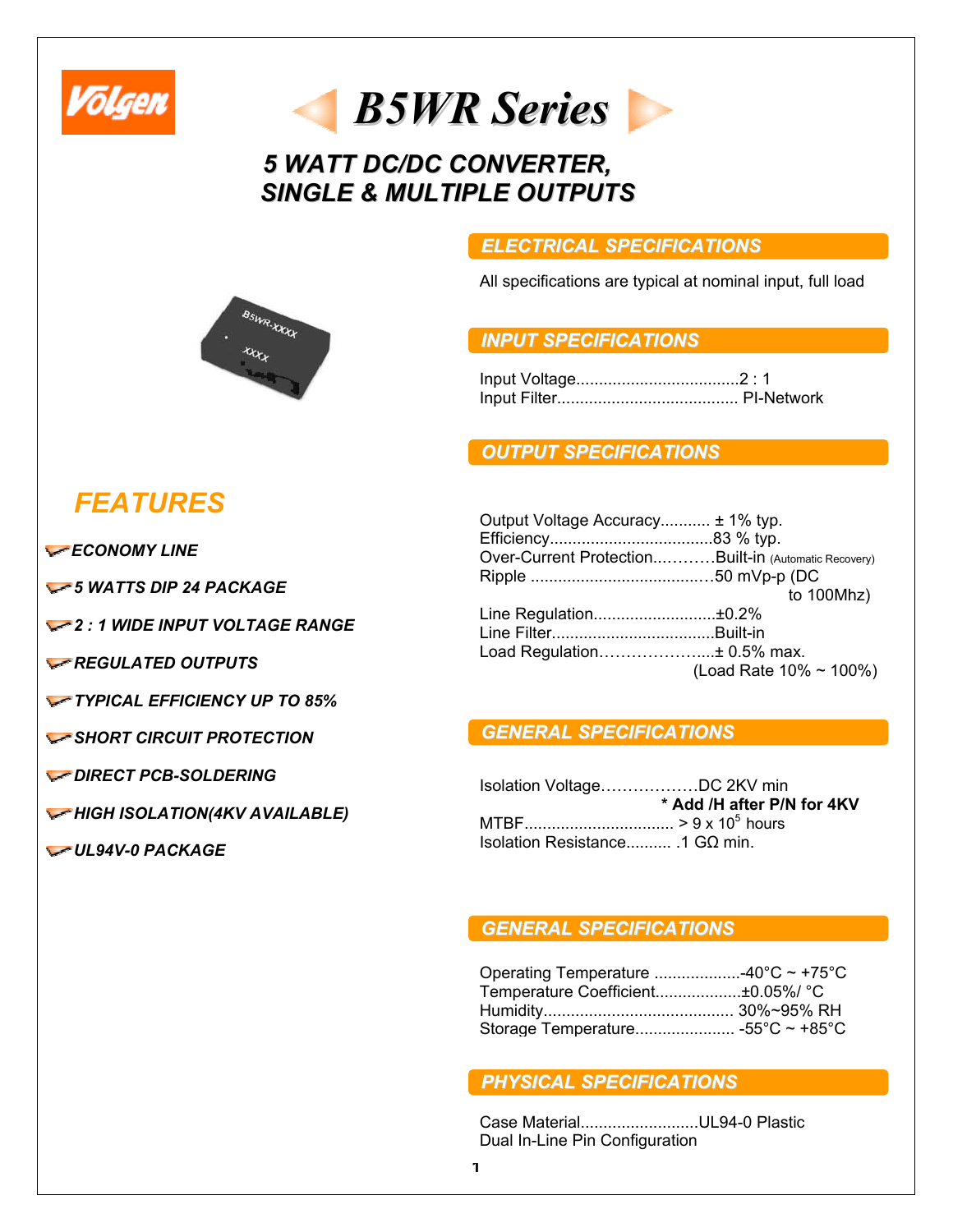



## *5 WATT DC/DC CONVERTER, SINGLE & MULTIPLE OUTPUTS*

| <b>MODEL</b>     | <b>INPUT VOLTAGE</b> | <b>OUTPUT VOLTAGE</b> | <b>OUTPUT CURRENT</b> |
|------------------|----------------------|-----------------------|-----------------------|
| <b>B5R-1203</b>  |                      | <b>3.3 VDC</b>        | 1200mA                |
| <b>B5R-1205</b>  |                      | 5VDC                  | 1000mA                |
| <b>B5R-1209</b>  |                      | 9VDC                  | 560mA                 |
| <b>B5R-1212</b>  | 12VDC                | 12VDC                 | 420 <sub>m</sub> A    |
| <b>B5R-1215</b>  | $(9 - 18VDC)$        | 15VDC                 | 340mA                 |
| <b>B5R-1203D</b> |                      | $±$ 3.3VDC            | ± 600mA               |
| <b>B5R-1205D</b> |                      | $±$ 5VDC              | ± 500mA               |
| <b>B5R-1209D</b> |                      | $±$ 9VDC              | ± 280mA               |
| <b>B5R-1212D</b> |                      | $±$ 12VDC             | ± 210mA               |
| <b>B5R-1215D</b> |                      | $±$ 15VDC             | ± 170mA               |
| <b>B5R-2403</b>  |                      | 3.3VDC                | 1200mA                |
| <b>B5R-2405</b>  |                      | 5VDC                  | 1000mA                |
| <b>B5R-2409</b>  |                      | 9VDC                  | 560 <sub>m</sub> A    |
| <b>B5R-2412</b>  | 24VDC                | 12VDC                 | 420 <sub>m</sub> A    |
| <b>B5R-2415</b>  | $(18 - 36VDC)$       | 15VDC                 | 340 <sub>m</sub> A    |
| <b>B5R-2403D</b> |                      | ± 3.3VDC              | ± 600mA               |
| <b>B5R-2405D</b> |                      | $±$ 5VDC              | ± 500mA               |
| <b>B5R-2409D</b> |                      | ± 9VDC                | ± 280mA               |
| <b>B5R-2412D</b> |                      | $±$ 12VDC             | ± 210mA               |
| <b>B5R-2415D</b> |                      | $±$ 15VDC             | ± 170mA               |
| <b>B5R-4803</b>  |                      | 3.3VDC                | 1200mA                |
| <b>B5R-4805</b>  |                      | 5VDC                  | 1000mA                |
| <b>B5R-4809</b>  |                      | 9VDC                  | 560 <sub>m</sub> A    |
| <b>B5R-4812</b>  | 48VDC                | 12VDC                 | 420mA                 |
| <b>B5R-4815</b>  | $(36 - 72VDC)$       | 15VDC                 | 340mA                 |
| <b>B5R-4803D</b> |                      | ± 3.3VDC              | ± 600mA               |
| <b>B5R-4805D</b> |                      | $±$ 5VDC              | ± 500mA               |
| <b>B5R-4809D</b> |                      | $±$ 9VDC              | ± 280mA               |
| <b>B5R-4812D</b> |                      | ± 12VDC               | ± 210mA               |
| <b>B5R-4815D</b> |                      | $±$ 15VDC             | ± 170mA               |